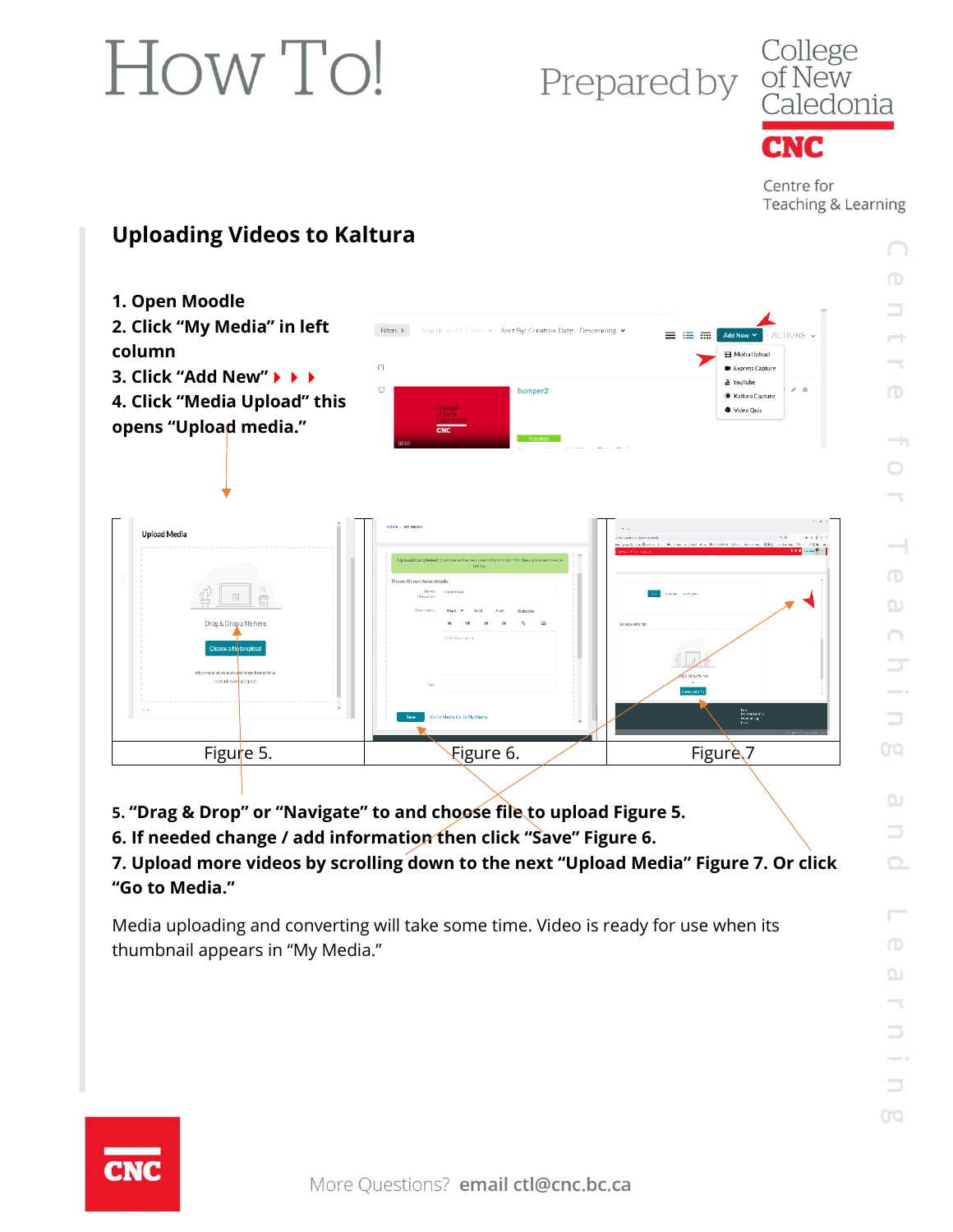Prepared by



Centre for Teaching & Learning

∩

## **Two simple ways to load videos into your Moodle Course.**

Instructors can use either Kaltura video Resource in Moodle's "Activities" to add videos to the Moodle content section or embed a video into any text editor by clicking the Kaltura icon.  $*$ 

#### **Kaltura Video Resource**

- **1. Open your course in Moodle**
- **2. Turn Editing on**
- **3. Click "Add an activity or resource."**
- **4. Click on "Resources"**
- **5. Click on "Kaltura Video Resourc**e."



**6. The "name" field appears as a hyperlink in your course content section. Select a descriptive name. It can even include directions. i.e. "Watch this video…"**

Filters >

College of New Caledonia - Mozilla Firefox

My Media Media Galleries v Shared Repository Media Ga

O A = https://kaltura.cnc.bc.ca/browseandembed/index/index/catnai 67% ☆ 三

**El countdown.mp** 

ect\_Quiz\_with\_Gradebook

冖 Kaltura Video Resource ☆ ❶

**7. Click on the "Add Media" button. Moodle opens your "My Media" library.**

**8. \*Click "Embed" next to the video you wish to link to Moodle.**

#### **Figure. 8**

If you have numerous videos you can use "My Media's" search or filter functions to locate it. **Figure. 9** 



 $\circ$  $\langle \rangle$  Embed

**\***Clicking the gear icon next to the embed button opens various optional settings for the video.



 $\overline{a}$ 

 $+$  Add New

 $\equiv$   $\equiv$ 

Y.  $\bullet$   $\phi$  Embed

 $\boxed{\bigcirc\hspace{-0.18cm} \diamond\hspace{-0.18cm}\circ\hspace{-0.18cm}\circ\hspace{-0.18cm}\circ\hspace{-0.18cm}\circ\hspace{-0.18cm}\circ\hspace{-0.18cm}\circ\hspace{-0.18cm}\circ\hspace{-0.18cm}\circ\hspace{-0.18cm}\circ\hspace{-0.18cm}\circ\hspace{-0.18cm}\circ\hspace{-0.18cm}\circ\hspace{-0.18cm}\circ\hspace{-0.18cm}\circ\hspace{-0.18cm}\circ\hspace{-0.18cm}\circ\hspace{-0.18cm}\circ\hspace{-0.18cm}\circ\hspace{-0$ 

 $\circ$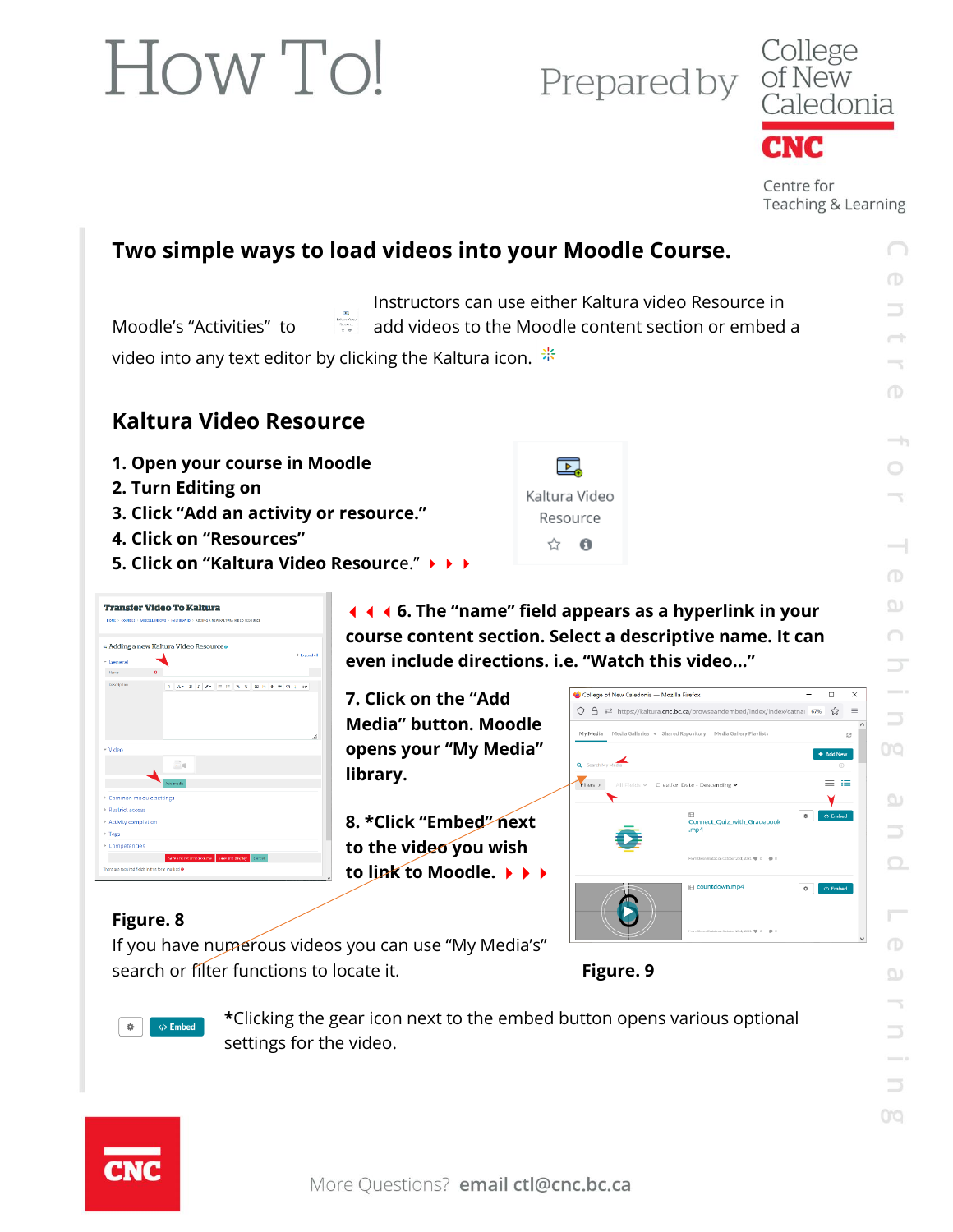Prepared by



Centre for Teaching & Learning

### **Using the Text editor to embed a video.**

Teachers and students can embed videos in Moodle's text editors. Teachers have used this capability to create a video introduction to the course and more. If students are required to post introductory videos or videos that the instructor wishes all members of the class to see, many find setting up a forum the simplest solution. Students embed the video in their contribution and other students can see their colleague's videos.

To embed videos;

**1. Navigate to any text editor in Moodle.**

- **2. If needed type any instructions or descriptions in the text field.**
- **3.Press enter on your keyboard to put the cursor on its own line**
- 4. Click on the  $\frac{4}{36}$  icon. This opens your "My Media" video storage area.

**3. Click (Figure. 9) on the gear icon if you wish to add custom settings to the video**  and /or click the embed  $\Box$   $\Box$   $\Box$   $\Box$   $\Box$   $\Box$  button to embed the video into the text field.



tinymce-kalturamedia-embed||bumper2 (00:05)||400||285

You will see Kaltura has placed embed code into the text editor.

**4. If in a Forum, click "Post to Forum" otherwise scroll down and click "Save and return to course."**

### **Kaltura Video Resource.**

 $\overline{\phantom{a}}$ Kaltura Video Resource ☆ A

If your course requires students to upload video reports or other video assignments, use the built in "Kaltura Video Resource." Similar to the regular Moodle assignment, it creates a grade item in the Grade Book.